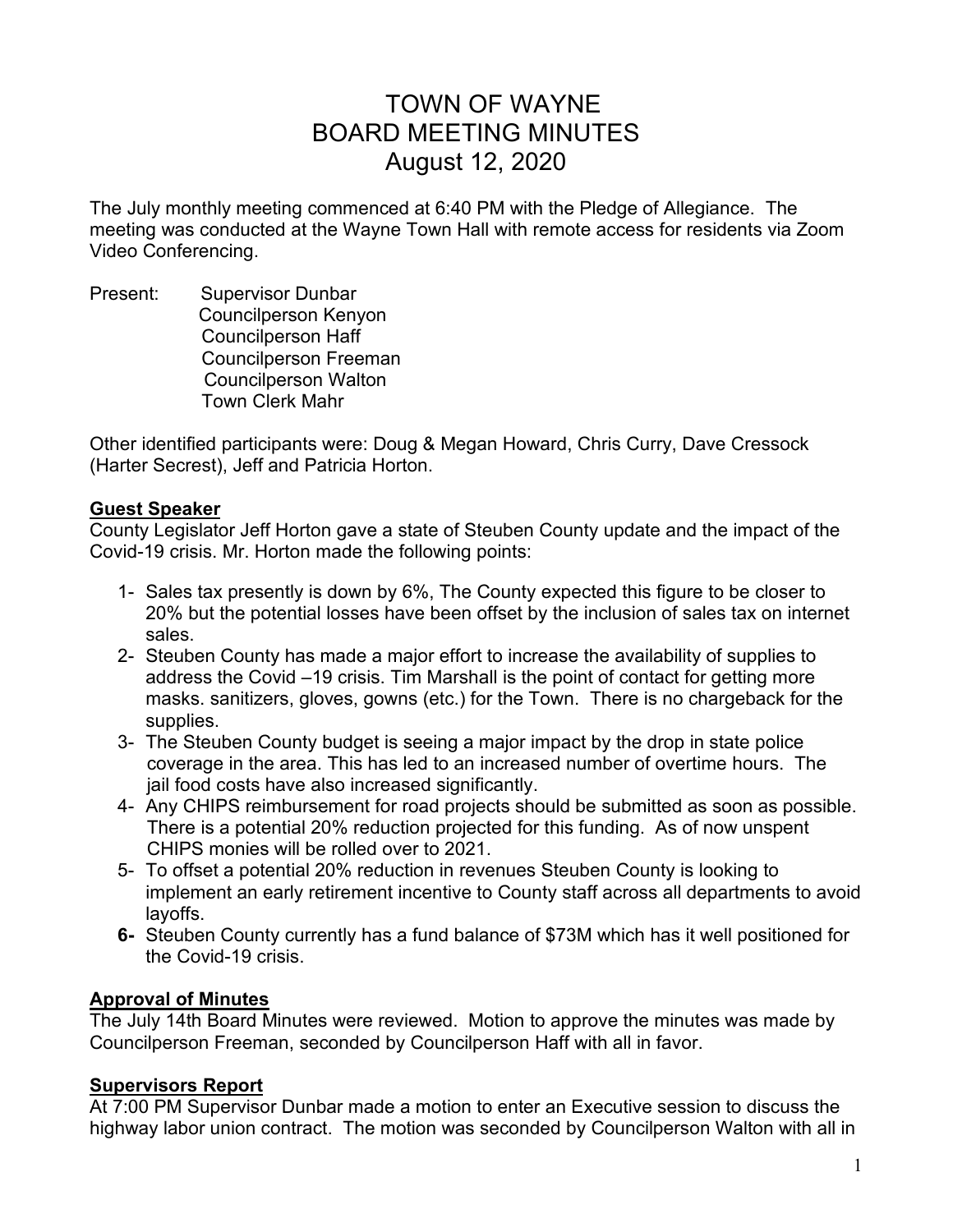favor. At 9:00PM Councilperson Kenyon made a motion to come out of Executive Session, seconded by Councilperson Freeman with all in favor. Councilperson Kenyon made an additional motion that the Board take the following action item to approve Harter Secrest to contact the appropriate union representative to continue negotiations on the union on behalf of the board. The motion was seconded by Councilperson Haff with all in favor.

Following the Executive Session Supervisor Dunbar addressed the following topics.

2021 Budget Process- Supervisor Dunbar reviewed the 2021 Budget process guidelines as prepared by the NYS Comptroller's Office. The Department spending heads should return budget worksheets indicating preliminary spending numbers by August 25<sup>th</sup>. Supervisor Dunbar will prepare a draft budget for distribution to the Town Board by September 1. Initial schedule and feedback will be discussed at the September  $8<sup>th</sup>$  board meeting. Follow on workshops are to be determined starting the week of September 21<sup>st</sup>. A tentative budget should be finalized by September  $30<sup>th</sup>$  and posted for public review. At the October 13<sup>th</sup> board meeting final revisions to the tentative budget should be made. A public hearing will be schedule thereafter with a minimum of a (5) day notice. Following the public hearing the Board should make any final revisions and target to adopt the budget at the November 10<sup>th</sup> board meeting.

Hydro Plant – Supervisor Dunbar stated that NYSEG had an internal meeting discussing the Hydro Plant and expected that they would be reaching out to the Town soon to discuss. Councilperson Walton and Supervisor Dunbar will attend all discussions with NYSEG. Solicitation for interested Town of Wayne landowners and residents to participate in and Advisory Group will be ongoing. NYSEG has released Harter Secrest from any conflicts so they will be able to represent the Town on the project.

A Budget Modification resolution was presented and approved. Debiting A599 Appropriated Fund Balance \$4,804.20 and crediting the following:

| A1410.47 Advertising        | \$48.12    |
|-----------------------------|------------|
| A3510.13 Dog Admin. Support | \$142.50   |
| A3510.41 Dog Supplies       | \$13.98    |
| A1420.4 Attorney            | \$4,599.60 |

Supervisor Dunbar made an announcement that he was appointing Julie Harr as Deputy Supervisor replacing Councilperson Haff.

The Supervisor's Report was reviewed with many open issues. The primary question was why the \$140,000 approved by Board resolution at the July meeting was not moved into the Highway Equipment reserve account. Supervisor Dunbar stated he did not have the opportunity to make the change. With the open issues the Supervisor's Report was not approved.

# **Clerks Report**

The Clerk's monthly report for August was presented with minimal discussion. Motion to approve the Clerk's Report was made by Councilperson Freeman and seconded by Councilperson Kenyon with all in favor.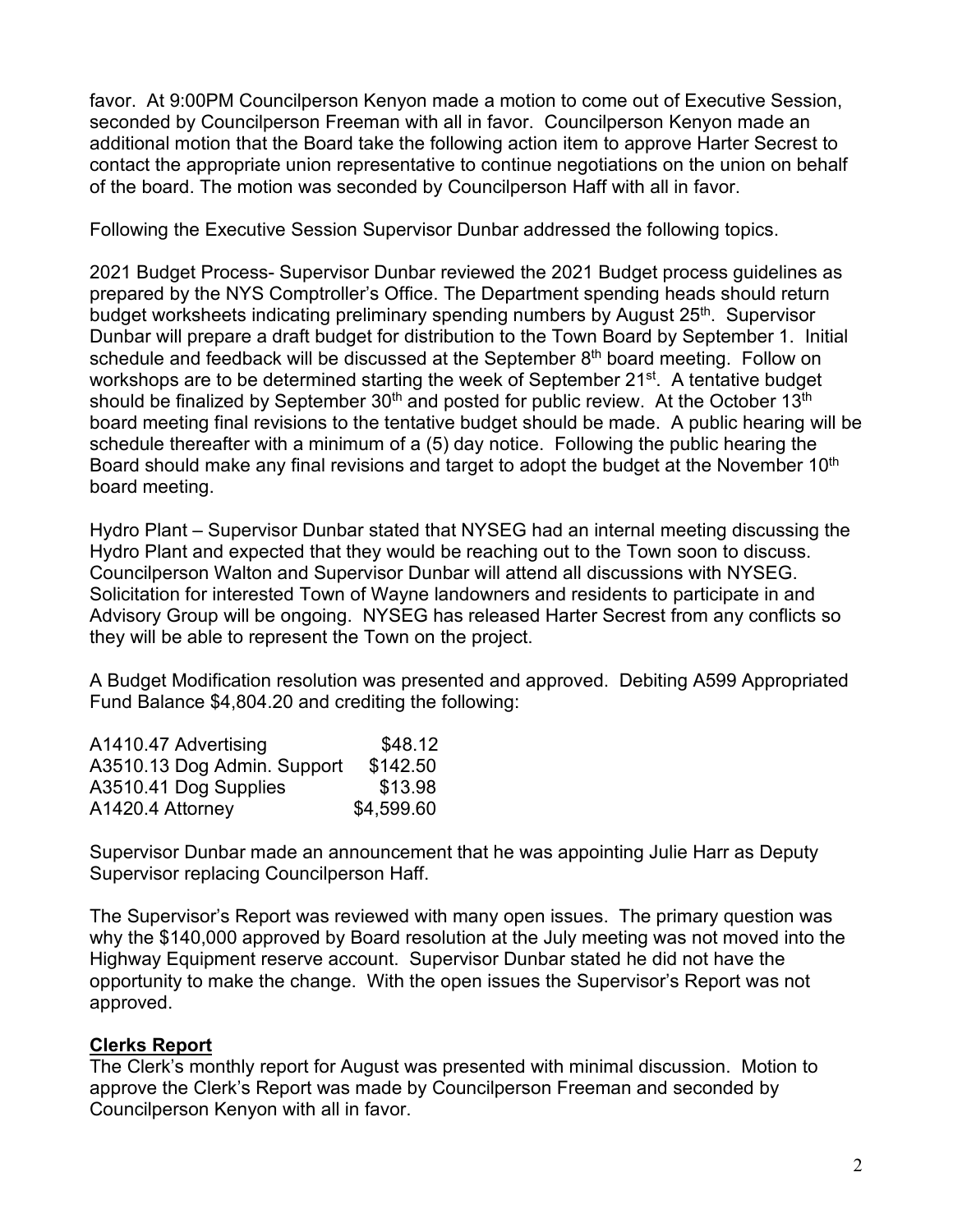Abstract 8 Vouchers submitted were broken down by:

| • General Account | Vouchers 163 - 182 | \$6,920.04  |
|-------------------|--------------------|-------------|
| • Highway Account | Vouchers 83 - 90   | \$18,098.19 |

Clerk Mahr explained Voucher 182 for postage and why the account code for the Town reevaluation was charged. Councilperson Haff made a motion to approve the vouchers, seconded by Councilperson Kenyon with all in favor.

### **Justice Report**

The monthly report for June was reviewed with no discussion.

## **Assessor**

No report.

## **Highway Superintendent Report**

Highway Superintendent Doug Howard discussed journal activities for the month of July. primarily with regards to regrading of dirt roads and pot hole repair. 935.4 gallons of fuel was used for the month. Gravel deliveries continue to be made for the lower lake road and Coryell roadwork projects. Coryell project has begun with the reconstruction of the road. Superintendent Howard discussed issues at Compost site with construction debris being left on the premises. Superintendent Howard also completed a survey for the Keuka Lighting District which will hopefully straighten out the electric billing.

In addition, the procedures for the Town Clean-Up, scheduled for Saturday September 19th were discussed. Clerk Mahr and Superintendent Howard reviewed 2019 costs for the event. Fees will be put in place this year for tire, appliance and electronics. The Town will send out post cards to the residents and non-resident tax payers describing the rules for the clean-up and limiting number of trips to (3).

# **Code & Zoning Officer**

Review of monthly report was presented with no discussion.

The Zoning Board and Planning Board Meeting minutes for June were reviewed with no discussion.

#### **Watershed**

The monthly report for July was reviewed with no discussion.

#### **Dog Control Officer**

The monthly license report was reviewed with no discussion. DCO Howard submitted a voucher for gift cards for the people who volunteered at the event. There also needs to be a line item in the 2021 budget for shelter fees. Supervisor Dunbar to follow-up with DCO Howard on the budget requirement.

# **History**

No monthly report.